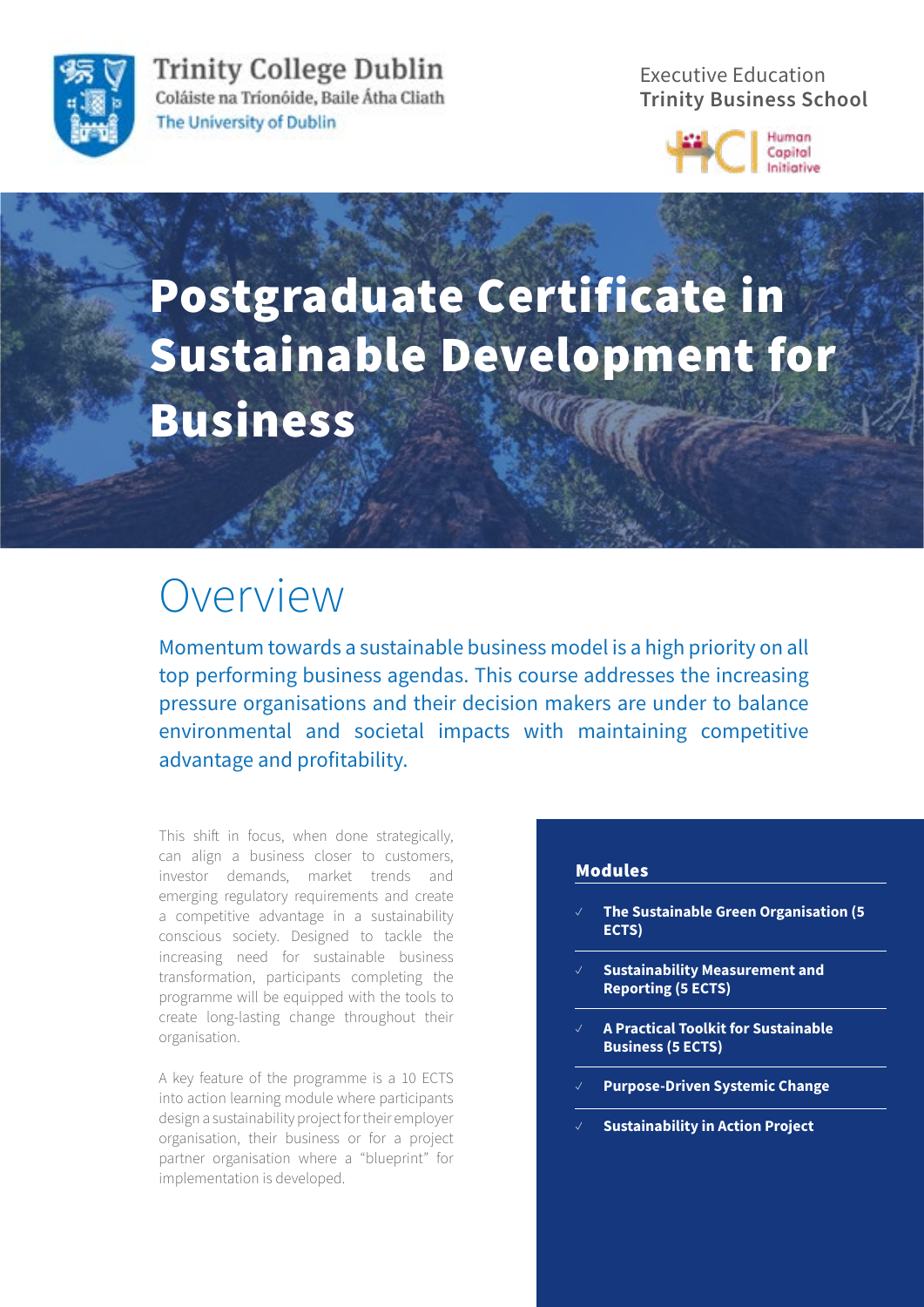# The current scenario

Professionals in the area of sustainable development for business are currently dealing with multiple challenges, including setting up integrated reporting mechanisms to comply with government regulations and societal expectations, revising or adapting existing business models towards sustainability, innovating products and services for sustainability, reducing their carbon footprint, creating transparency around adverse impacts along supply chains, changing internal governance and performance review standards to reward sustainable behaviour, and dealing with external demands by critical stakeholders, such as NGOs activist groups and investors.

### How this course can help

This course will provide participants with the knowledge and tools to address these important challenges by becoming purpose-driven business leaders, understanding the wider socio-economic impact of their business, and the skills to develop smart strategies for implementing sustainable business. In addition, this course seeks to promote increased dialogue between leaders in business, government, academia, and NGOs to work towards a zero carbon economy and to deliver on the United Nations' Sustainable Development Goals.

### Who should do this course

### This programme is designed for:

- ✓ Mid-level and senior executives from across the private sector, public sector and third sector, who are looking to examine their organisations' impact on society as well as the environment, and gain a firm understanding of how they can drive competitive advantage through a sustainable business model;
- ✓ Experienced managers in diverse functions including CSR and sustainability, legal and compliance, procurement, operations and external affairs;
- Recently promoted executives who are facing new leadership challenges in the area of sustainability.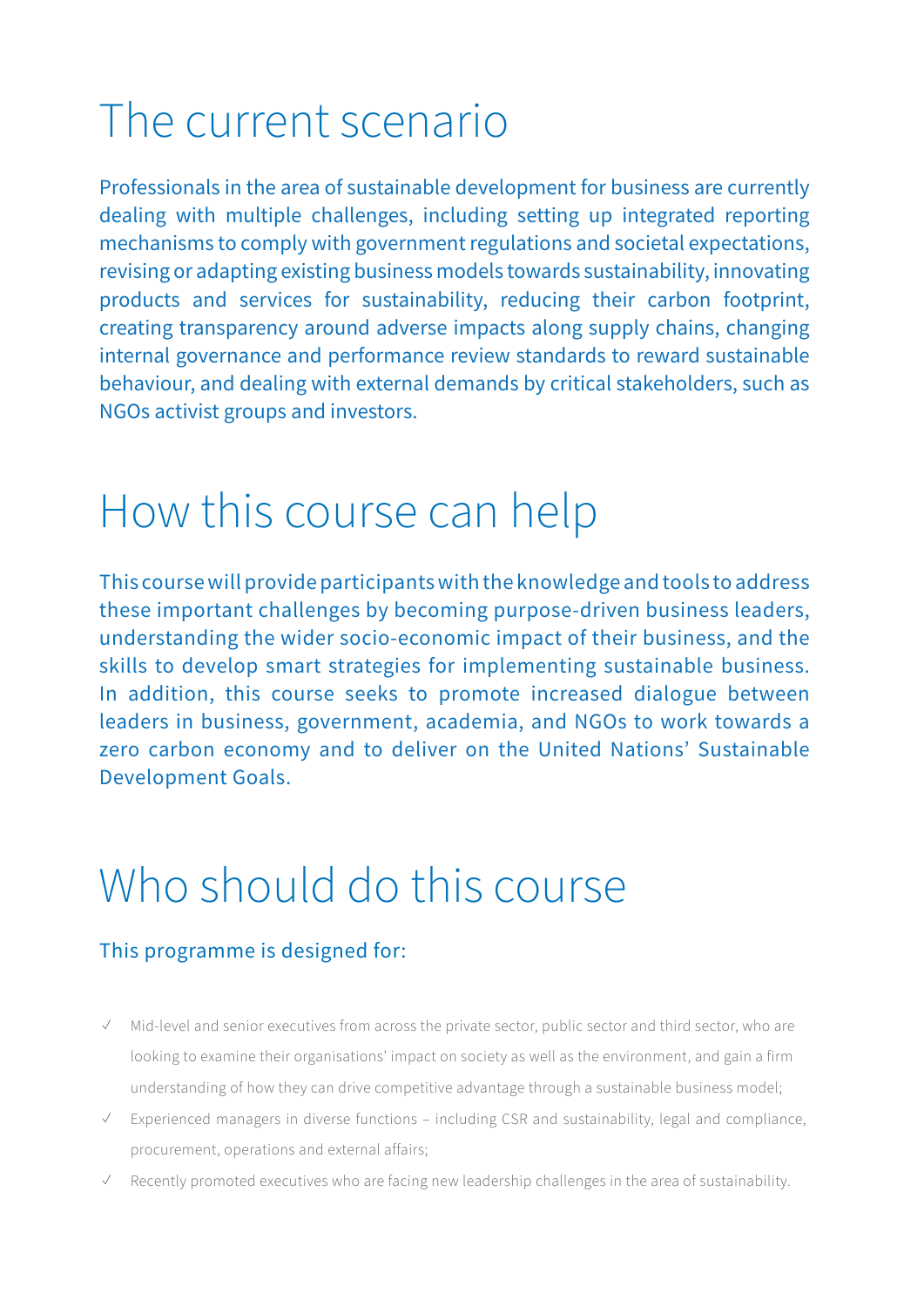

### What does the course cover:

### **The Sustainable Green Organisation (5 ECTS)**

Get insights into the organisational, contextual and societal factors influencing sustainable behaviours and examine leadership and change management strategies needed to design and deliver effective sustainability initiatives.

### **Sustainability Measurement and Reporting (5 ECTS)**

Explore the sustainability dimensions of corporate measurement and reporting, as well as attempts to obtain better insight into sustainable value creation through integrated reporting. Learn about the rapid consolidation taking place in terms of standards, with specific reference to the International Sustainability Standards Board.

### **A Practical Toolkit for Sustainable Business (5 ECTS)**

Explore the global dimension of the sustainability challenge for business and learn about the most important managerial tools, concepts and frameworks to bridge the gap between current business practice and sustainability requirements.

### **Purpose-Driven Systemic Change (5 ECTS)**

Learn how to adopt a purpose-driven approach to change management and understand how economic, social and environmental challenges can be met through systems-thinking and naturebased solutions.

### **Sustainability in Action Project (10 ECTS)**

Analyse real-world sustainability challenges with your employer organisation, your business or a partnered organisation and develop solution focused blueprints for implementation.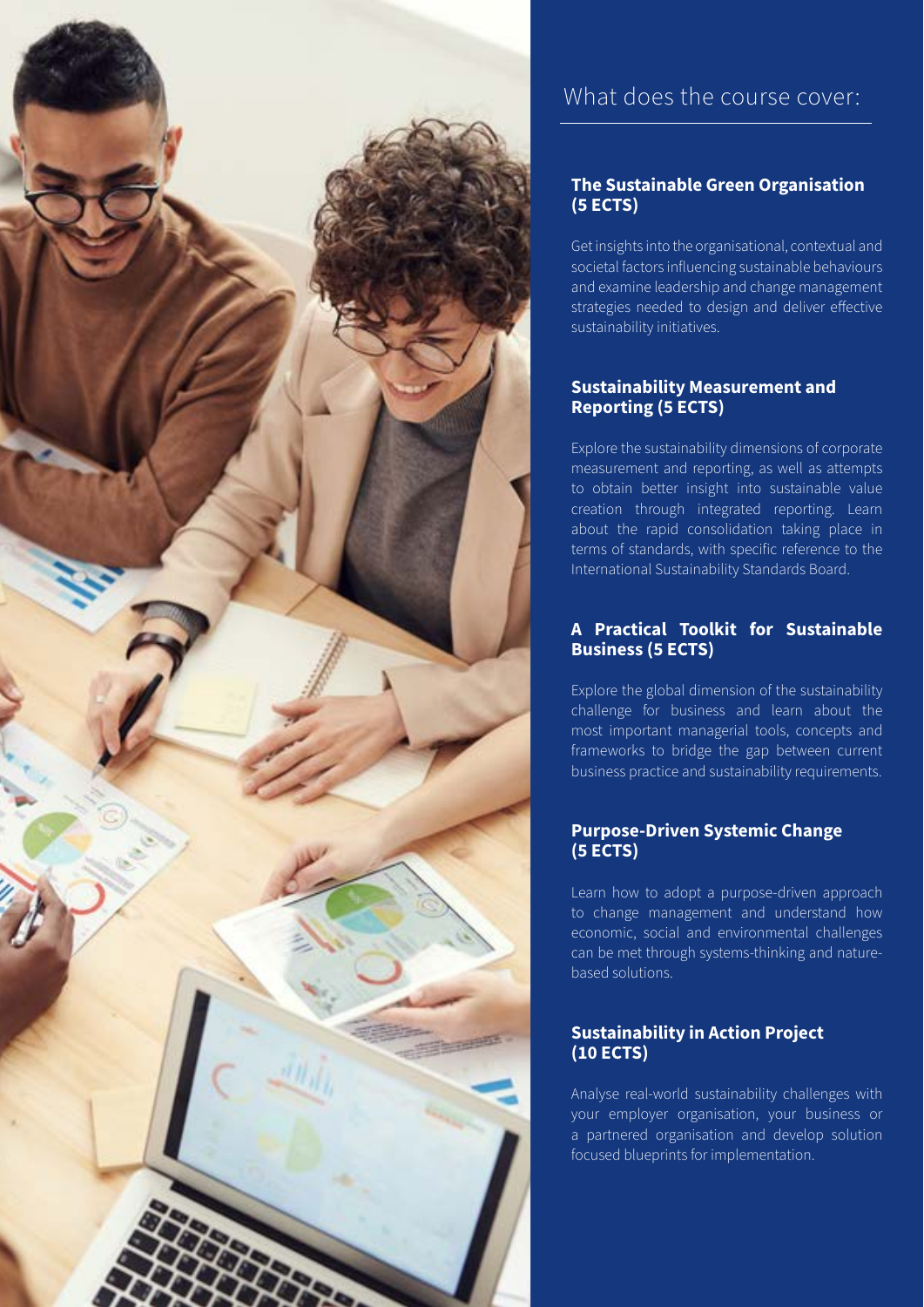## Benefits:

### Upon completion of this course, the participant will be able to:

- ✓ Explain societal impacts of organisations and their role in achieving sustainability targets.
- ✓ Develop strategies and action plans in response to current sustainability challenges of organisations.
- ✓ Analyse theoretical as well as practical concepts associated with sustainable development for business.
- ✓ Evaluate and integrate ethical, social, economic, ecologic and political factors in decision making to support sustainable business.
- ✓ Communicate and interact with multiple stakeholders to support positive sustainability action.
- ✓ Enable structural as well as behavioural changes and explain own influence as a change maker in organizations.

# Topics covered by this course include:

Sustainable Development, Corporate Sustainability and Responsibility, Responsible Business, Sustainable Business Models, Sustainable Corporate Governance, ESG, SDGs, Integrated reporting, Climate Action, Carbon Accounting, Zero Carbon Economy, Circular Economy, Doughnut Economics, Business and Human Rights, Human Rights Due Diligence , Action-learning, Leadership and Purpose, Triple Bottom Line, Stakeholder Engagement, Systems-thinking, Multi-stakeholder Governance, Sustainable Value Creation.

### Structure:

The programme has five modules delivered over 2 twelve week semesters within a 10 month period: September - December and January - May. The first module is delivered online in September and October. The other four modules are delivered over a series of workshops (three per module) held on a Thursday evening and all day Friday, once a month, to minimise interference with busy work schedules.

# Project-based Assessments:

Participants are assessed on a module by module basis through a variety of practical assignments combining group work and individual work. The emphasis throughout the programme is focused on the practical application of knowledge to benefit the participant, their team and their organisation. The programme culminates in an action learning project where participants will work to blueprint a sustainable business project within their organisation or a participating project company.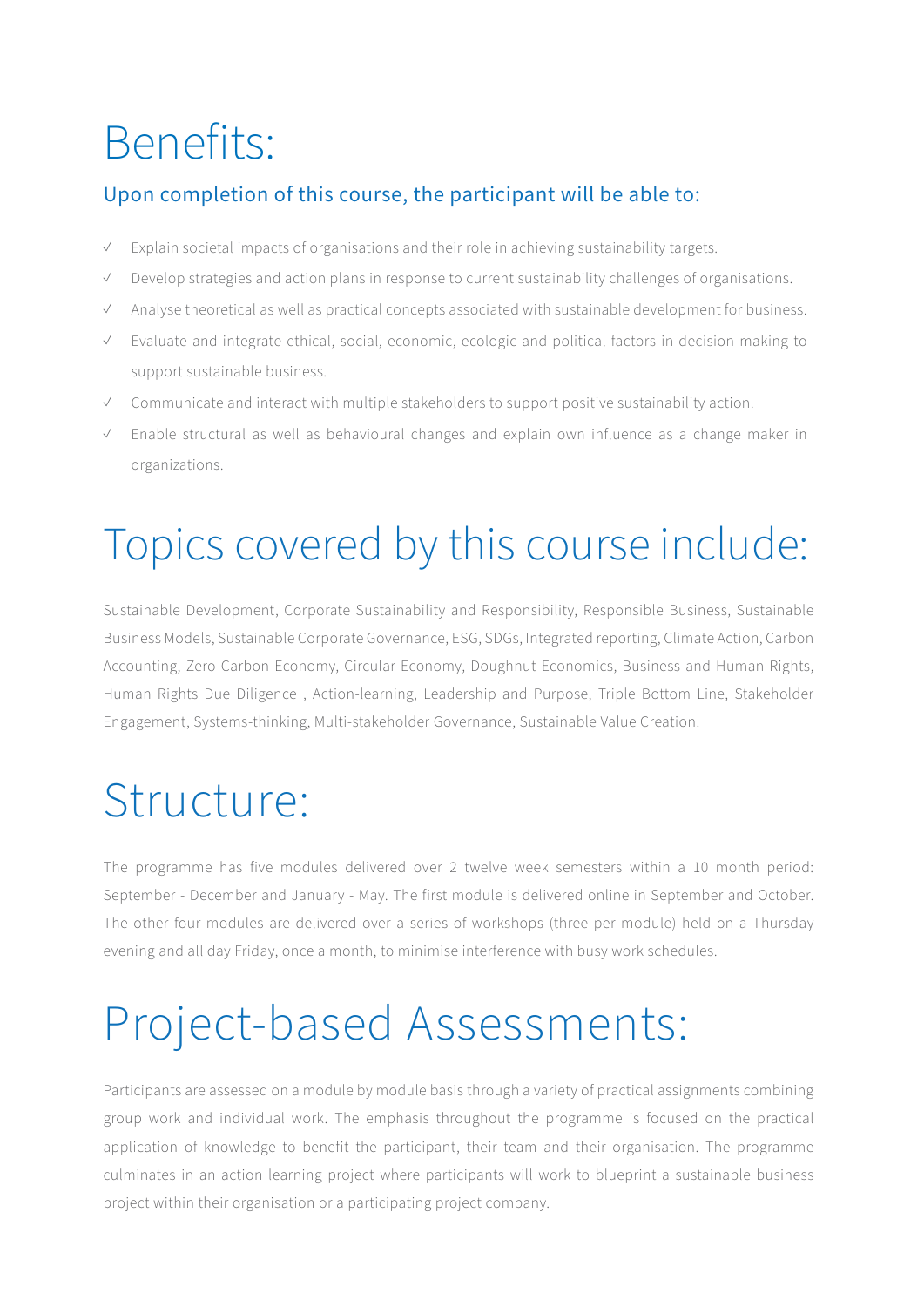# Faculty



### Dr. Maximilian J. L. Schormair

#### **Assistant Professor in Business Ethics, Trinity Business School**

Maximilian Schormair is Assistant Professor in Business Ethics at Trinity Business School, a key member of the School's Centre for Social Innovation and Director of the Sustainable Development for Business Programme. Max received his doctoral degree in Business Ethics & Business Administration from the University of Hamburg, one of Germany's top research institutions.



### Dr. Daniel Malan

#### **Assistant Professor in Business Ethics, Trinity Business School**

Daniel Malan is an Assistant Professor in Business Ethics at Trinity Business School, Trinity College Dublin. He is the co-chair of the B20 Task Force on Integrity and Compliance (2022) and a member of the Global Future Council on Transparency and Anti-Corruption



### Dr. Mary-Lee Rhodes

#### **Associate Professor in Business, Trinity Business School**

Mary Lee Rhodes (BA, MSc, MBA, PhD) is an Associate Professor of Public Management at Trinity College, Dublin. Her research is focused on complex systems and the dynamics of performance, value and impact. She is the co-Director of the Trinity Centre for Social Innovation and has expertise in research, consulting and management in the public and non-profit sectors along with extensive private sector experience in banking and ICT management.



### Dr. Samuel Cromie

#### **Assistant Professor in Psychology, Trinity School of Psychology**

Prof. Sam Cromie has over 26 years' experience of action research, teaching and consultancy in healthcare, aviation, pharmaceutical, manufacturing and maritime sectors. He has worked with a variety of organisations including Aer Lingus, Rolls Royce, Airbus, British Airways, SAS, Cathay Pacific, EASA, Pfizer, BP & Statoil. His research is focused in sustainability and wellbeing.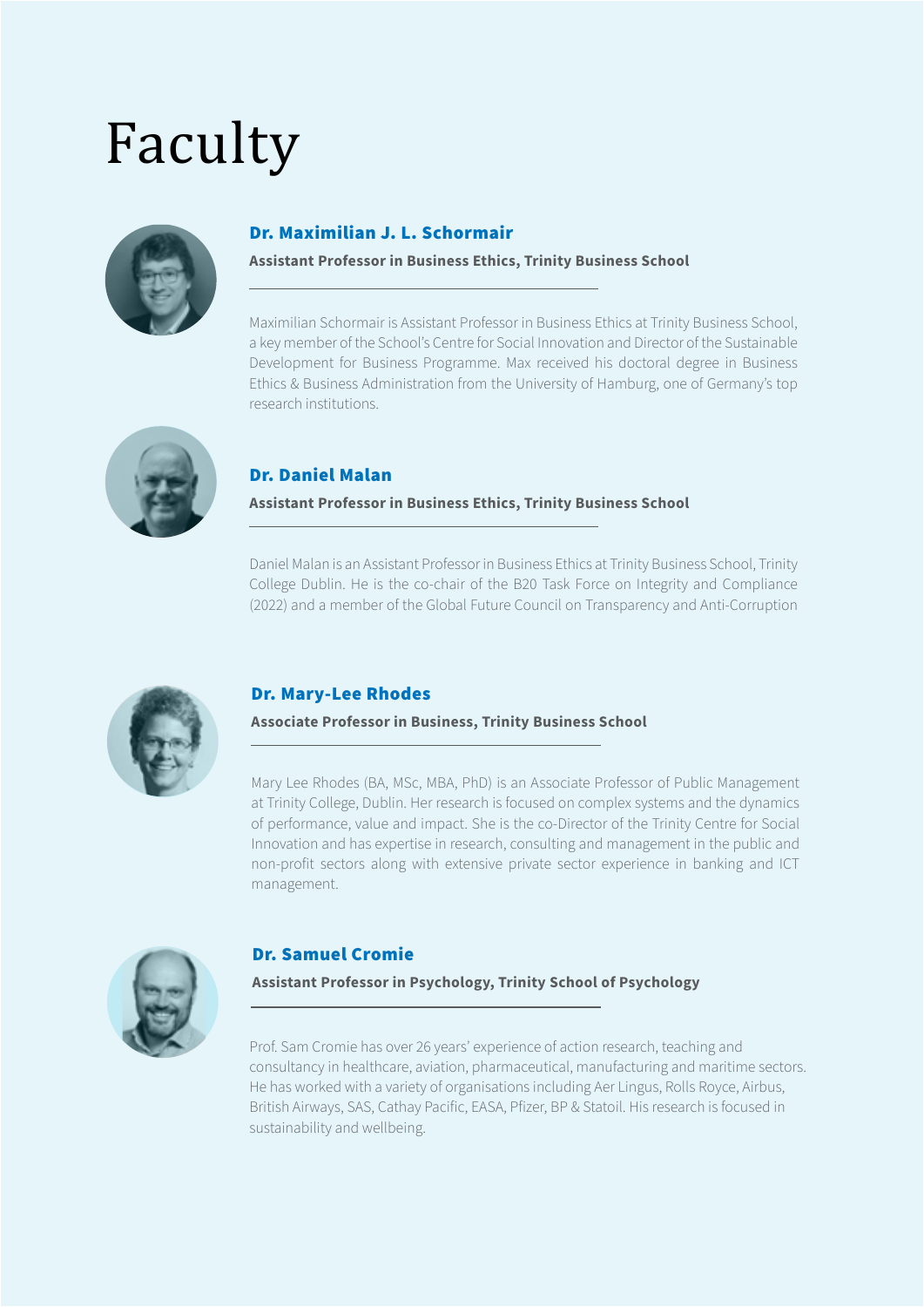# Trinity Business School & Sustainability

Trinity Business School endorses the UN Principles of Responsible Management Education and is a member of the 30% club as well as the Council on Business & Society, a visionary global alliance of leading business schools to explore how business can positively contribute to society and the common good.

The School is actively engaged in advancing responsible business and sustainability, in particular through the activities of one of its research centres, the Trinity Centre for Social Innovation (CSI). Trinity CSI aims to make a positive impact on society and the environment through engagement, research, innovation and teaching. CSI researchers work on critical topics, such as sustainability, business ethics and CSR, corporate governance, climate adaption, just transition as well as business and human rights.

TBS Executive Education brings our leading faculty together with international experts in the area of responsible business and sustainability bringing cutting edge insights to our programmes, our participants and their organisations.